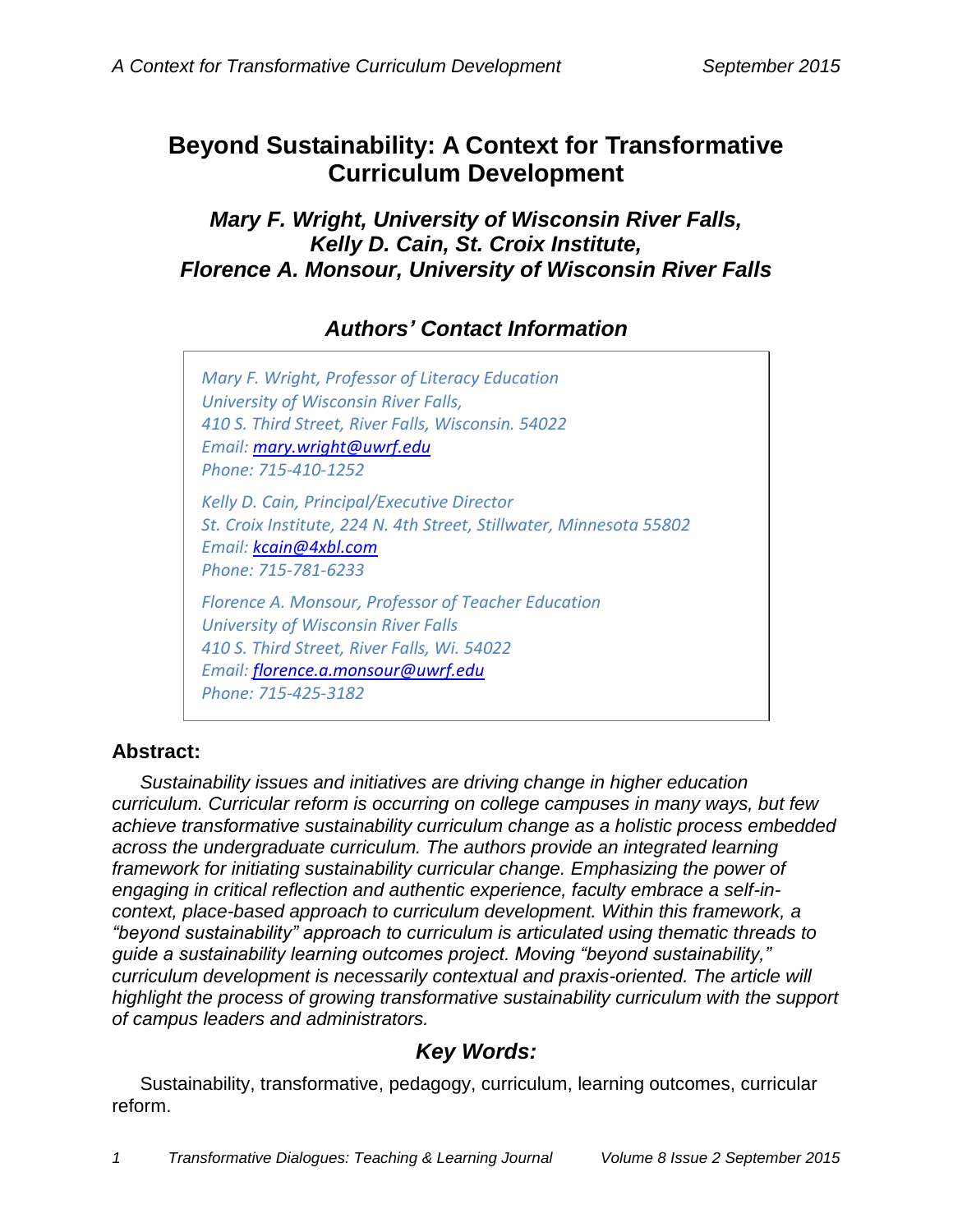### **Introduction**

Living and teaching in a world facing critical sustainability issues, the shift in how we create and shape curriculum is urgent. Whether measured by economic, environmental, or social criteria, the vast majority of trends are clearly headed in the wrong direction. Since the global conversation began in the 1970's around 'sustainability' it has become one of the most misinterpreted words in our vocabulary. Sustainability, at times "implies that the goal is to maintain the status quo" (Fang, 2013). 1987, the UN Bruntland Commission formally defined 'sustainable development' as "… meeting the needs of the present without compromising the ability of future generations to meet their own needs" underscoring a sense for maintaining the status quo (Fang, 2013). Unless we reach beyond present ways of developing, delivering and teaching curriculum, we will never achieve a transformative stance.

The field of teaching and learning theory, and curriculum studies advances perspectives from a reductive information transmissive cycle of a "carbon copy" curriculum model (Hensley, 2011), anchored in the twentieth century, to one that moves toward transformative pedagogical practices. Traditional world-views of human learning have introduced a variety of perspectives (biological, behavioral, psychodynamic, cognitive, humanistic, and reciprocal determinism) providing rationales for how and why students learn. Effective sustainability curriculum is necessarily grounded in experience, and like Bandura's (1978) model of reciprocal determinism, considers the interrelationship of our actions (behavior) with and upon the environment and how the effects of the world (environment), influence our choices, tendencies and beliefs (person). The quadruple bottom line (ecological, economical, social and community) offer critical lenses for thinking about and acting upon sustainability principles and practices, sharpened through an interactive process of learning and doing within an experiential or project-based curriculum.

Many undergraduate students may not have a solid framework of sustainability practices yet hold a schema for how they interact with and upon the environment. Assuming a holistic view, transformative learning honors both the affective and rational; creative and critical application of knowledge and skills are supported by authentic experience within the classroom, community and environment to affect positive change.

Supported by Mezirow's (1997) transformative learning theory, sustainability curriculum provokes, challenges and potentially changes students' perspectives and beliefs. The learner is confronted with the sustainability dilemma, and given opportunities to critically reflect on assumptions, participates in dialogue and is moved to take action.

Sustainability curriculum presents the sustainability crisis as an opportunity for dialogue and action within disciplinary, interdisciplinary and transdisciplinary contexts. The primary goal of sustainability curriculum is to raise an acute awareness and engage students in critical reflection about sustainability. This helps to re-shape previously held assumptions, producing what Mezirow (2009) refers to as a premise perspective transformation, which he terms as significant, involving, "…a critique of premises regarding the world and one's self" (p. 22). Premise perspective transformation is reached within a free and open atmosphere for students to exchange ideas in dialogue.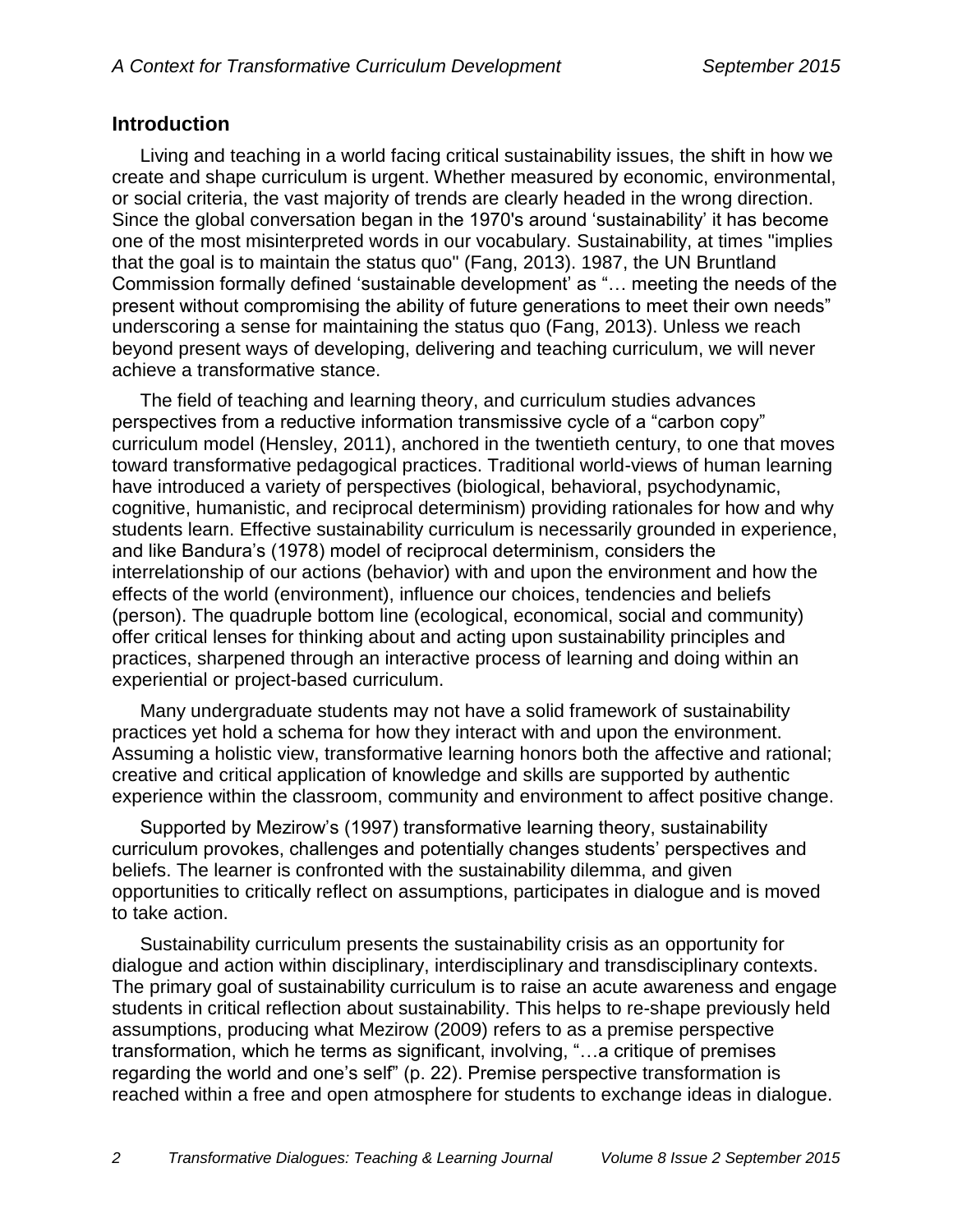Critical insights and attitudes are developed by both teacher and student in what Freire (1973) terms problem-posing dialogue, its purpose being to "...devote oneself to the constant transformation of reality" (p. 115). Transformative sustainability curriculum is a powerful vehicle in higher education to address the sustainability crisis.

Although opportunities to create transformative sustainability curriculum are narrowed due to educational mandates and initiatives, creative ways to augment curriculum with real life texts, resources and experiences are needed to prevent a prescriptive approach to curriculum. Ironically, now more than ever there is a need for what Cortese (2003) calls change of mindset, a paradigm shift in the way we work within educational systems. There is no time to waste; we must embrace " the ecological significance of now" (Clarke, 2012, p. 117). Evans (2012) builds a framework for the critical pedagogy of sustainability, calling upon institutions of higher education that serve society to move swiftly to examine critically the causes of current and future economic crises, "Higher education institutions must contextualize their conventional efforts within the context of sustainability, and professors and students must engage in praxis toward mitigating these crisis whenever and wherever possible" (p. 224).

Tracing our journey into transformative sustainability curriculum and pedagogy through the lens of our own experience, we see the need to grow faculty and student understanding across the curriculum as integral. Emphasizing the importance of work toward real solutions to real problems (Orr, 2004), real world classroom experiences lay the groundwork for praxis. As Evans (2012) states, "…if stimulating sustainabilityoriented praxis is the central goal of the critical pedagogy of sustainability, its process must require students to do more than think about agency" (p. 238). Sustainability curriculum seeks to initiate both learning and doing, to engage students as change agents. The praxis involved underscores curriculum that is creative, fluent, and meaningful in the largest sense.

Even given the clearest vision and best intentions, without administrative leadership and support, curricular change is impossible. As a result of leadership on our campus, five themes emerged as a way to guide a broader view of transdisciplinary curriculum, moving beyond disciplinary silos. Situated within this five-year journey toward cultivating sustainability curriculum across the undergraduate curriculum, we highlight the annual campus wide workshop, which provides the professional development and collegial support necessary for curricular change. Working within a theme based paradigm, faculty were able to link course outcomes and projects guided by thematic threads, crystallizing our view of transformative sustainability curriculum. The following questions guide this inquiry:

- 1. What are models of sustainability curricular change in higher education?
- 2. How does leadership affect curricular change?
- 3. How does the *Kinnickinnic Project* serve as a Transformative Sustainability Curriculum Exemplar?
- 4. How can a theme-based construct guide the development of a "beyond sustainability" approach and shape sustainability learning outcomes?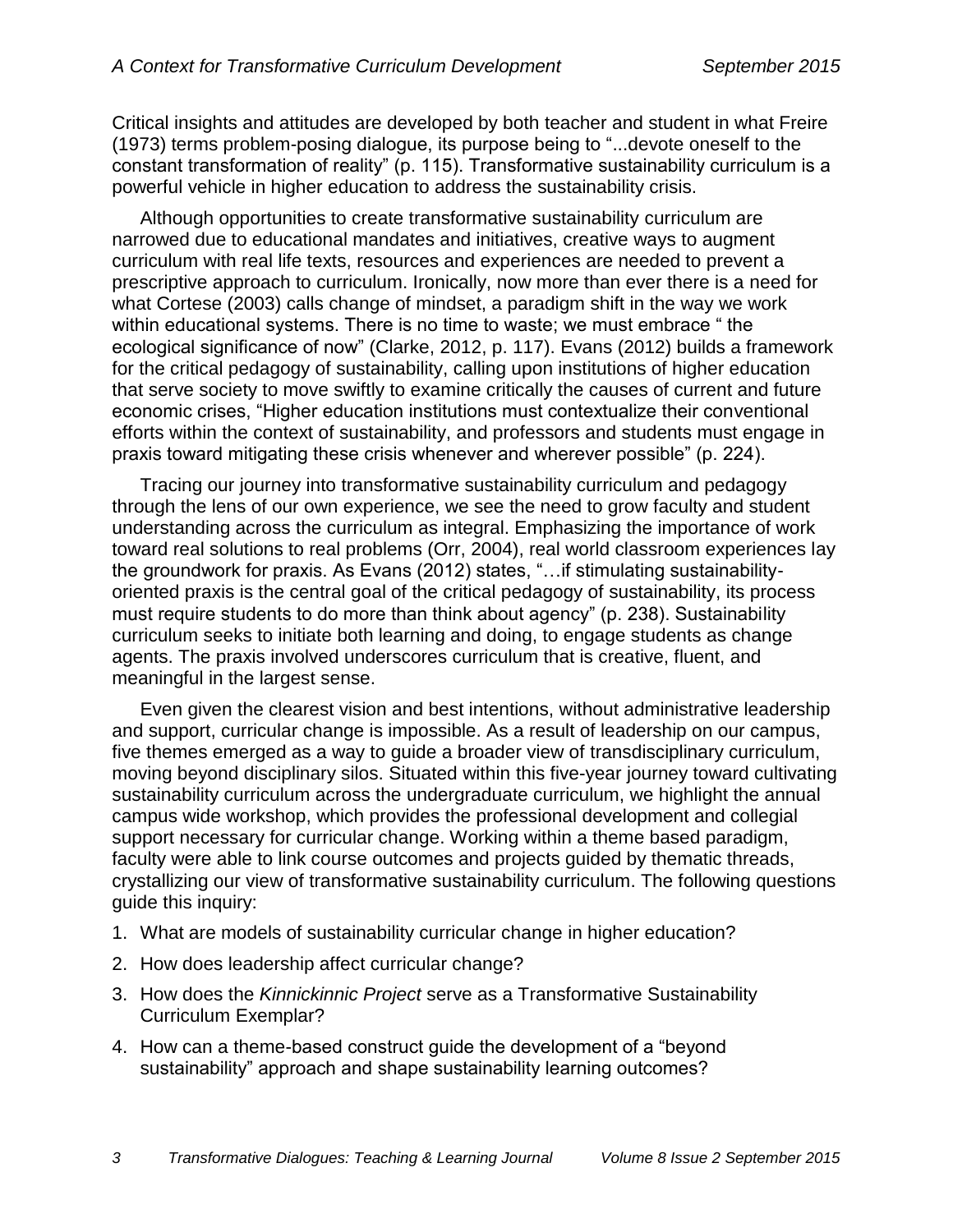### **Models of Sustainability Curricular Change**

The sustainability curriculum movement is widespread across the nation on college campuses. Tilbury and Wortman (2008) note, "Higher education institutions are not only educating future generations of decision makers, including business leaders and government executives, but are also providing skills and training to the core of the teaching profession itself" (p. 5). While colleges and universities are in the midst of engaging sustainability curricular change, few are actually cultivating change that embeds sustainability throughout the undergraduate curriculum and even fewer are able to articulate a set of transdisciplinary sustainability outcomes. Integrating sustainability in curriculum can be done in several ways: student driven initiatives, first year experience initiatives, certificate only or graduate programs, and finally sustainability across the undergraduate curriculum initiatives.

### *Student Driven Sustainability Initiatives*

Student-led groups have a wide impact on college campuses by building awareness of sustainability issues and provoking interest in sustainability studies. One example leading the way is the GreenROUTES (Redirect Our CampUS Toward Environmental Sustainability) envisioned and implemented by third year students in an Environmental Studies Program at Colby-Sawyer College in New Hampshire (Walrod and White, 2013). In Portland, students have worked to design sustainability curriculum for the LSE or Leadership for Sustainability Education specialization at the Masters level. Portland State is looking at designing programmatic changes at the co-curricular and extracurricular activities. Students there are embracing the power of leadership, supporting the belief that "Sustainability literacy, therefore, is inherently acquired through the practice of change agent leadership" (Hamilton & Spaulding, 2012, p. 23). Involving students in curricular design is an excellent model, and has generated many recommendations for future consideration.

## *First Year Experience Sustainability Curricular Focus*

Often, campuses focus on introducing sustainability in an introductory course (AASHE Roundtable discussion, 2013). Some colleges, such as Furman University in Greensville, South Carolina look to engage all incoming first year students in a sustainability orientation session, to expose first year students to sustainability efforts on campus (Horhata, Stratton, Halfacre & Asman, 2011). In our review of the literature one example addressed undergraduate education through an orientation seminar for all new students. However powerful the orientation seminar or first year experiences can be, the sustainability conversation needs to be woven across the fabric of the undergraduate curriculum. Not only does the method of embedding sustainability throughout the curriculum impact the most students, but is necessary to scaffold sustainability literacy.

## *Sustainability Minors, Certificates, and Graduate Programs*

Sustainability education is often housed within sustainability certificate programs, graduate programs, or efforts are based solely in a single department or discipline. For example, with a donation of land, Goshen College in Indiana transformed the property into a living laboratory. In 2006, it opened an on-site, nine-week residential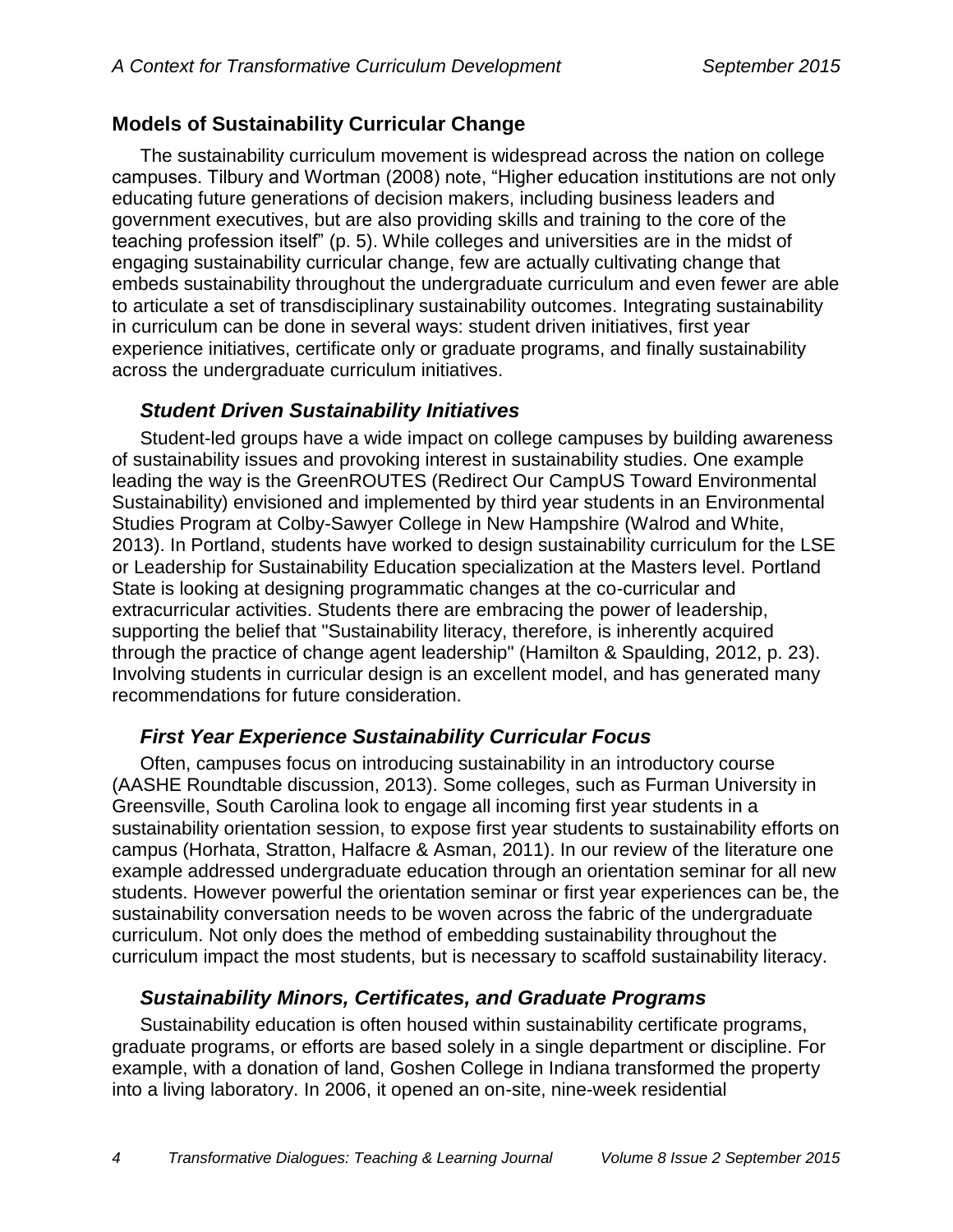undergraduate or certificate program (Yoder, Ostergren, and Schramm, 2013). City College of New York created a new M.S. Sustainability in the Urban Environment Program with its first graduating class in 2011 (Jiji and Smith, 2011). Dalhousie University in Nova Scotia, Canada took it one step further by launching the College of Sustainability in 2008 for interdisciplinary education. Dalhousie offered an undergraduate program (Environment, Sustainability and Society) a constellation of graduate programs including a role for community service (Buszard and Kolb, 2011). These kinds of curricular offerings are most common, because it is easiest to isolate the variable as a subset of the whole curriculum rather than integrate sustainability across the undergraduate curriculum.

## *The larger goal of SEEDING the undergraduate curriculum*

The evolution of our project grew from a mere desire to integrate sustainability in curriculum, to creating a space for collaborative curricular innovations across the university curriculum, supporting the belief that, "It is innovation, not integration, that is required to enable change for sustainability in both the curriculum and the broader organization" (Tillbury and Wortman, 2008, p. 10). Like Puget Sound's model (Chase et al. 2008), "...creating inter-institutional groups of faculty thinking about how to integrate sustainability concepts into lower division and introductory courses" (p. 364), the *Kinnickinnic Project* threads sustainability concepts and issues throughout the undergraduate curriculum regardless of discipline, from introductory courses to advanced. A cross campus initiative model seeks to truly transform undergraduate curriculum to prepare all students to understand and meet 21st century sustainability issues.

## **Leadership and Professional Development for Faculty**

Enacting change from the ground level up is most successful when met with the support of administrative leaders who understand that incentivizing faculty toward revision of courses or creating new courses takes a step forward in the direction of positive change. This is not an easy task; without leadership the conversation can quickly turn circular or diminish altogether. Conversations surrounding the difficulty of engaging reluctant professors in opening up the pseudo constraints within their discipline have been around for years. In 2009, in an AASHE Roundtable discussion, Paul Rowland (Rowland, 2009) asks where the responsibility for driving curricular change rests at a university. Answers range from provost, to chancellor to academic officer or sustainability coordinator; each type of leader is championing sustainability curricular change on college and university campuses. According to the 2009 AASHE Roundtable discussion (Rowland, et al., 2009), there has been an "Exponential Change in the interest at higher levels of administration" (p347). Leadership is a key force driving sustainability curricular change in higher education.

In his seminal article, Planning for Higher Education, Cortese (2003) posed the question, "What if higher education were to take a leadership role, as it did in the space race and the war on cancer, in preparing students and providing the information and knowledge to achieve a just and sustainable society?" (p. 17). In order to provide campus wide sustainability curriculum change, several action steps need to be taken.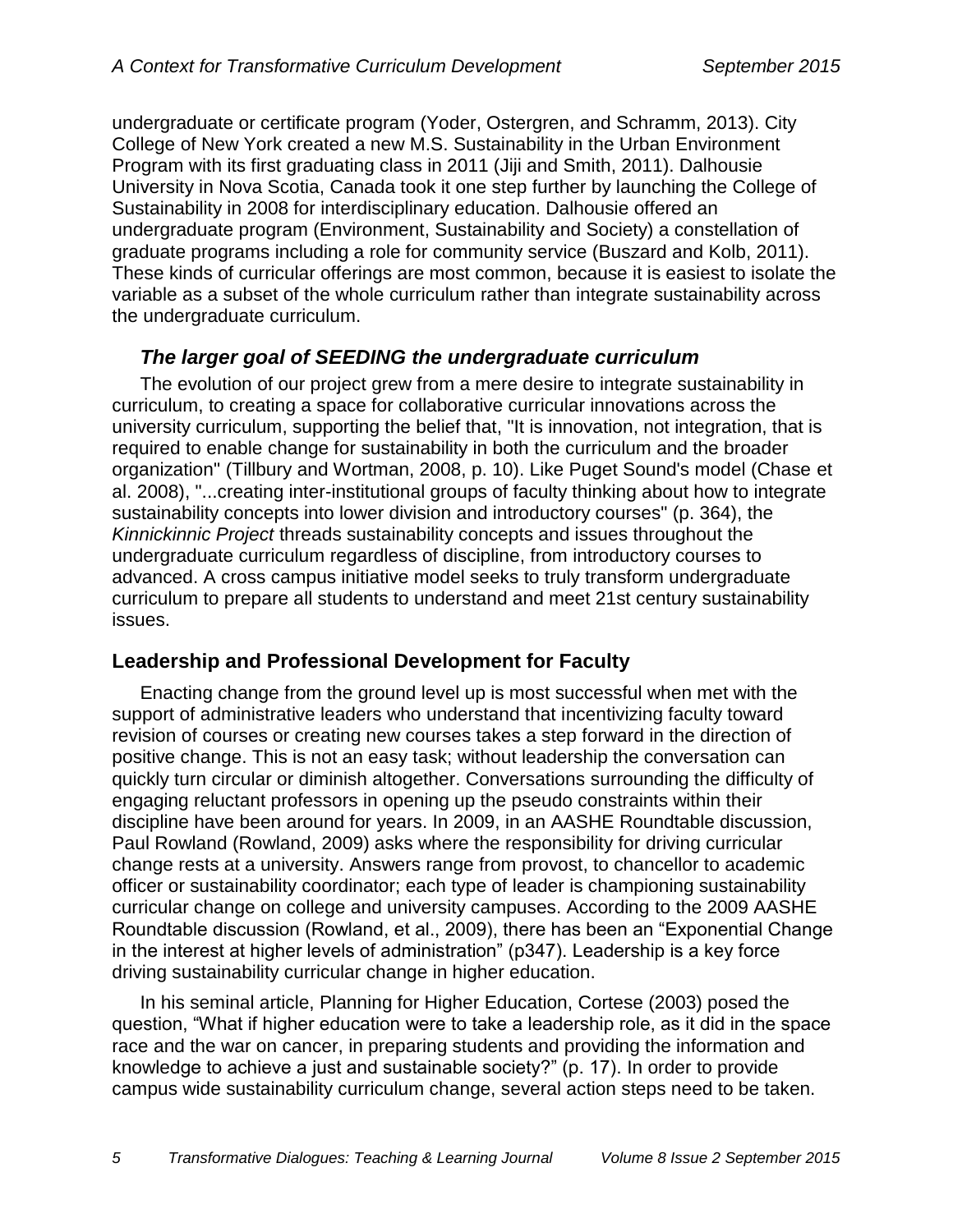Learning opportunities within the curriculum are necessary for sustainability initiatives to be successful. Higher education institutions need to provide professional development for faculty, new resources for teaching and learning, opportunities to re-develop old courses, and/ or create new courses, and revise existing courses (Tillbury &Wortman, 2008).

Universities would be well advised to seek out individuals who have the experience, expertise and sustainability content knowledge to advance curriculum initiatives. The former Director of the St. Croix Institute for Sustainable Community Development (SCISCD), now an independent entity as the [St. Croix Institute](http://www.stcroixinstitute.com/) (SCI), a Public Benefit Corporation in Minnesota guides our work. The SCI focuses its work in cross sector consulting approaches that strategically assist clients in getting 'beyond sustainability' through a wide range of integrated planning, facilitation, training, research, strategy, and media services on a local, regional, and national scale.



**FIGURE 1: Mapping the St. Croix Institute's impact on campus and community illustrating our "Beyond Sustainability" initiatives.**

Faculty and staff from each college across campus, represented on a Sustainability committee such as our *[Sustainability Working Group Committee](http://www.uwrf.edu/sciscd/workgroup.cfm)* or SWG, gives voice to a wide range of campus constituents as part of the sustainability conversation. Often the conversation begins in debating the very definition of sustainability. Tillbury & Wortman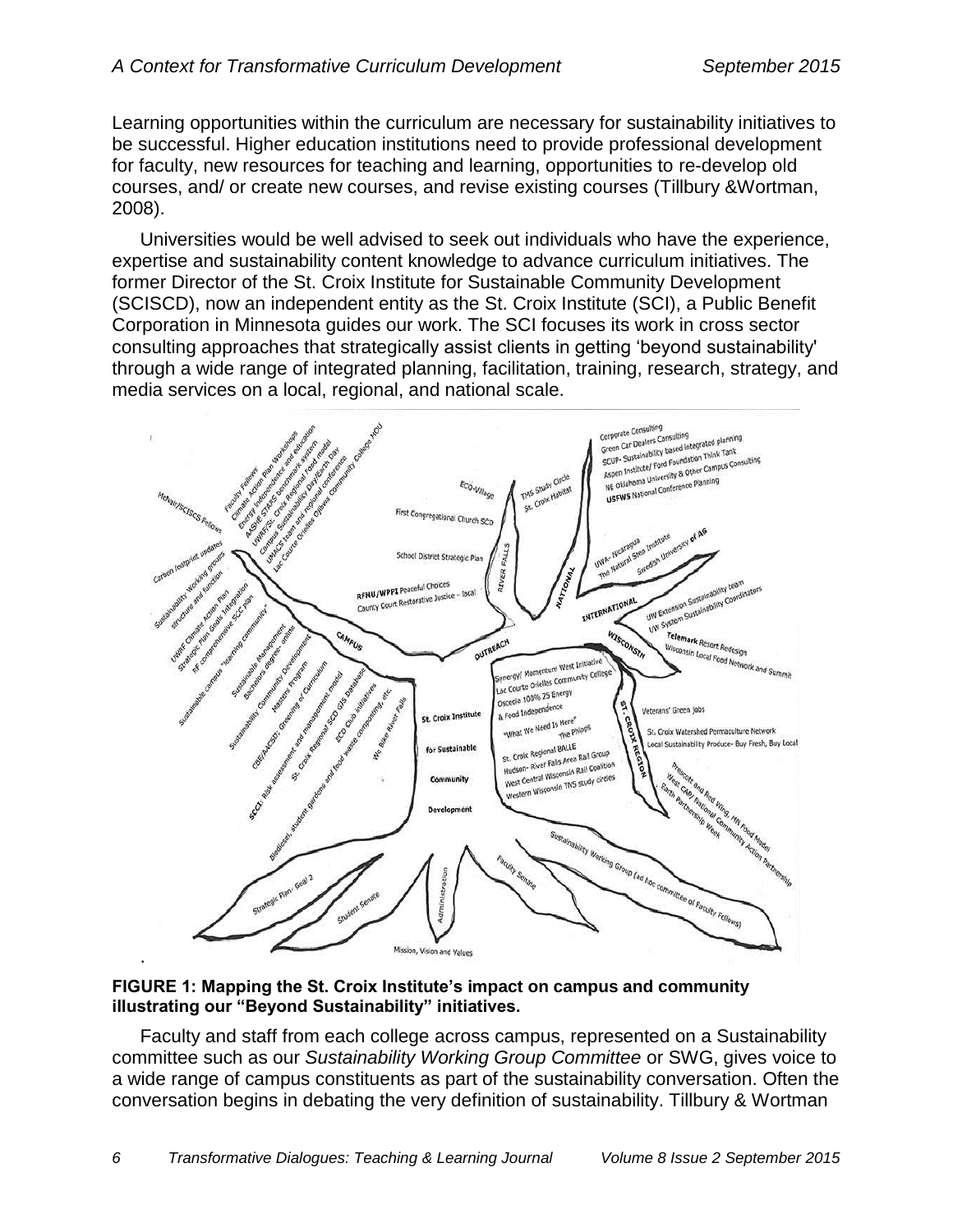(2008) point out, "...the term sustainability and the idea of learning for sustainability vary widely across higher education, demonstrating that there are no common definitions..." (p. 5). By tackling *[definitions](http://www.uwrf.edu/SCISCD/upload/UWRF-Sustainability-Definitions.pdf)* of sustainability on campus, we crafted both a working definition and one that defines sustainability as couched in research, creative and scholarly activity. Our definition parallels the wide variety of resources, community outreach projects, and campus involvement inspired and supported by the Institute whose far-reaching initiatives affect not only the university but also the surrounding communities. Using the metaphor of a strong, tall oak tree, the various initiatives stemming from the tree as roots or branches provides a visual of the institute's impact on our campus, community and beyond, representing our "beyond sustainability" view [See FIG. 1].

## **The Kinnickinnic Project: A Transformative Curriculum Exemplar**

At the annual AASHE Sustainability Curriculum Leadership Conference at Emory University, sustainability curriculum is "uncovered" through readings, conversations, and presentations from key players on a national scale. This foray into faculty leadership for sustainability curriculum fuels dialogue with colleagues regarding curricular change on campus. The conference models how to lead and direct ongoing faculty sustainability curriculum workshops with the goal of inspiring faculty to modify course design to include issues of sustainability. Based on the highly successful sustainability curricular reform efforts such as *[The Piedmont](http://piedmont.emory.edu/) Project* (Emory University) and *[Ponderosa Project](http://www2.nau.edu/~ponder-p/)* (Northern Arizona University), the workshop provides a holistic model for developing and sustaining curricular change on campuses across the country.

Throughout the five year period, we have trained forty four faculty from diverse disciplines to date, and named our workshop the *Kinnickinnic Project*, in honor of the Kinnickinnic River, a Wisconsin state "outstanding resource water" and Class A trout stream that winds through the campus and community. Kinnickinnic, an Ojibwa word meaning, "what is mixed," underscores our belief that sustainability curriculum is mixed or integrated across disciplines to fulfill curricular goals and objectives. The *Kinnickinnic Project* encourages sustainability curriculum integration in any of three ways: 1) development of a single course module for inclusion in an existing course, 2) redesign and revision for infusion throughout an existing course, or 3) creation of an entirely new course.

The annual two-day workshop, modeled after the AASHE Sustainability Curriculum Leadership Emory workshop, begins with a social event providing faculty a space to present a personal persona in place of their somewhat fixed disciplinary academic identities. Notable sustainability readings and resources frontload domain knowledge surrounding the definition of sustainability, sustainability models. Professional development planned for the workshop included our campus sustainability leader of the St. Croix Institute, as well as local community leaders representing the quadruple bottom line model of sustainability (ecologic, economic and social, and community). Nationally recognized sustainability curriculum expert, Dr. Jim Farrell, (2010) author of *The Nature of College: How a New Understanding of Campus Life Can Change the World*, was invited to discuss ways to integrate concepts of sustainability into postsecondary curriculum.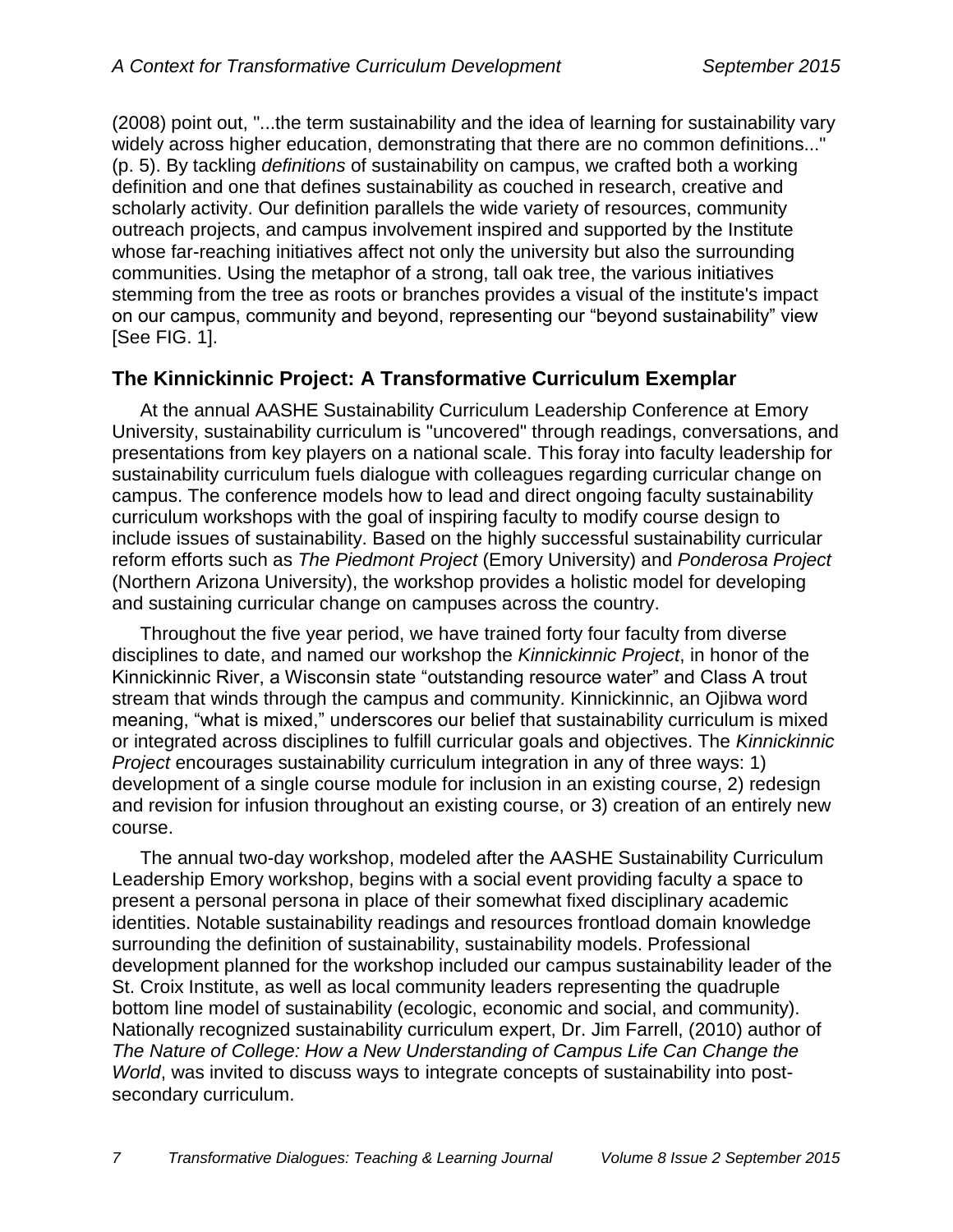In an intimate natural setting new faculty members immerse themselves in listening, talking and learning about sustainability as connected to all of the disciplines represented. Ideas for how to infuse sustainability into courses are shared, as faculty explore pedagogical strategies suggested by AASHE and others who have since refined the typology (Meagher, 2013). Administrative presence, such as the provost, chancellor, and sustainability director, emphasize the critical need for academic leadership to support sustainability across the curriculum, and sustainability as it applies to research, creative and scholarly work. An overview of the "beyond sustainability" approach, presented by the director of sustainability on campus widens understanding of the ecological, social, economic, and community impact upon sustainability curriculum design. Our thematic Sustainability Learning Outcomes Project framework, (SLOP) was introduced linking sustainable literacy outcomes to five 'beyond sustainability' themes developed as a guide for transdisciplinary thinking.

Honoring disciplinary knowledge, a Geography professor led the cohort in a "Meditation on Place" activity as modeled at the AASHE Sustainability Curriculum Leadership workshop [See Fig. 2]. As Chase et al. (2008) suggest, "Place is important to faculty as they begin to think about introduction of sustainability across the curriculum... [faculty members might have] grown up in another bio-region, another geographical location, gone to graduate school somewhere else, and then ended up in Maine or in Alabama or California or the Pacific Northwest" (p. 367). Simply put, place is intimately connected to identity, which in turn affects course design. The place-based activity engages faculty in interacting with ecological text, making curricular connections with the bio-region the campus is situated on. Hensley (2011) defines ecological text as "the natural and social relationships that surround us. It is a form of text that we find in a natural landscape, the cultural terrain of our surrounding community, or in the topography of wilderness" (p. 137). Interacting with ecological text and its experiential impact on learning, supports a "beyond sustainability" approach to curriculum development, beginning with self-in-context. After taking a guided nature walk and talk along the Kinnickinnic River, faculty participants spent time meditating, silently contemplating their surroundings, attending to sensory stimuli, and considering insights gleaned from the experiential exercise that might bear influence or shape curricular design.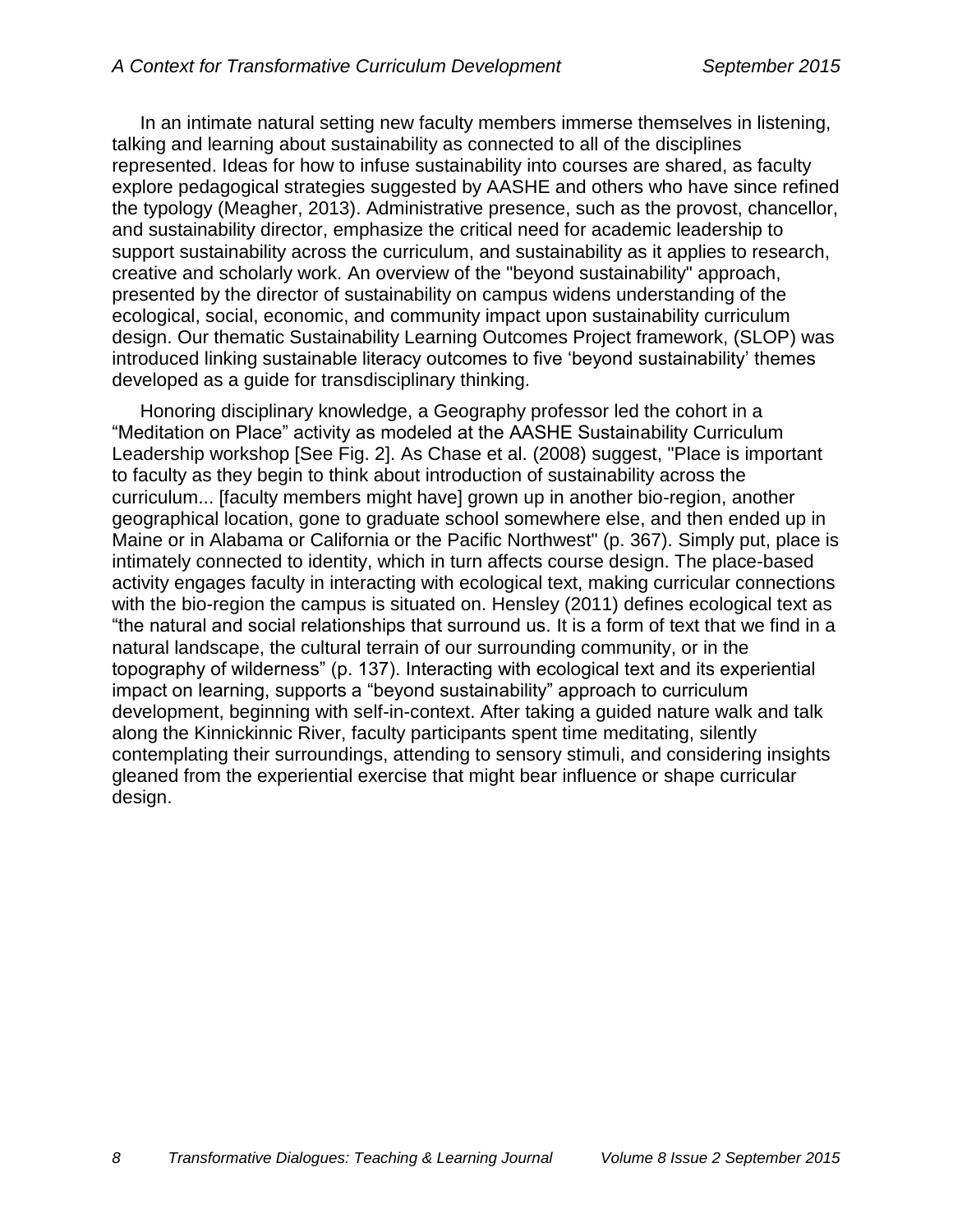

### **Figure 2: Meditation on Place activity along the Kinnickinnic River**

The *Kinnickinnic* Project, now in its fifth successful year, provides community for faculty members; deepens awareness of the ways in which sustainability can be integrated into all academic disciplines; and fosters intellectually stimulating dialogue around local, national, and global sustainability issues among our colleagues and students. Our project underscores the view that community, awareness, and dialogue are vital catalysts to precipitate economic, environmental, and social action in support of a prosperous and sustainable world.

## **Reaching Beyond Sustainability Within a Theme Based Paradigm**

As a context for creating course outcomes, five themes were generated that resonate with our belief that we must go beyond merely discussing sustainability and nesting it as a topic within coursework. The themes act as a conduit for guiding faculty within a critical pedagogy of sustainability, or CPS (Evans, 2012). Though disciplines remain segregated, the themes provide an opportunity for transdisciplinary conversation grounding the topic of sustainability in student engagement, promoting activities that affect change. According to Hensley (2011, p. 19), sustainability is itself "a transdisciplinary and emergent concept" highlighting the prefix *trans* in transdisciplinary as meaning 'to go beyond'. These five thematic threads guide the ongoing writing of our learning outcomes on our campus, and collectively represent the breadth and depth of comprehensive contexts for sustainability-based literacy that we desire from our students, faculty, staff, and stakeholders from local to global. Looking at outcomes,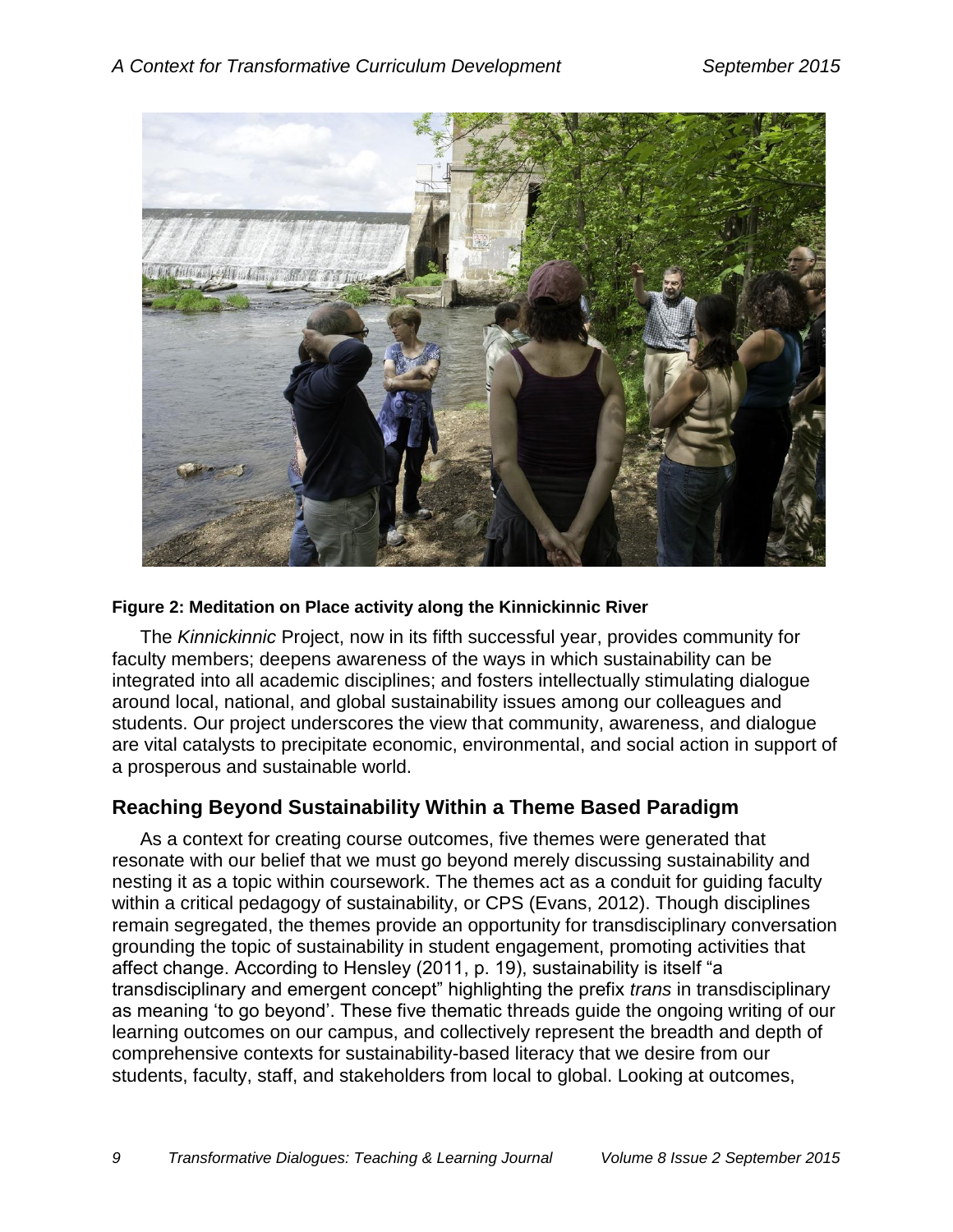rather than inputs (Jenson, 2013) faculty are able to reflect on what they want students to do and how to change curriculum and pedagogy to get there.

The first theme, 'Holistic Systems in Time & Space' could easily be articulated as the primary umbrella [See Fig. 4] under which the other four are understood and applied in personal, professional, and civic life.



#### **Figure 3: Thematic Construct for Sustainability Curriculum**

The other four themes represent a quadruple bottom line approach to sustainability as opposed to a triple bottom line approach. The only difference between the two approaches being that 'Community: Local to Global' metrics are purposely called out. This is essential to emphasize the fact that unless community is strengthened as a result of an integrated approach to the environmental, social, and economic contexts of sustainability, our efforts might hit the sustainability target, but we will be far off the bulls eye. In that case, the argument can be made that genuine sustainability-based outcomes that are re-localizing, restorative, regenerative, and ultimately resilient in nature, will never be achieved. Each theme described below includes examples of ways to connect the theme to contexts. Using the understanding by design (UbD) model (Wiggins & McTighe, 2007), each faculty participant worked with his or her curriculum to describe an essential question, a course outcome and course activity. Within UbD, essential questions are purposefully constructed to be broad, providing students opportunities to probe "big ideas" underscoring the real world relevance of curriculum. Course outcomes strive to meet higher levels of Blooms taxonomy, requiring an end product (city analysis, lesson plan, evaluative paper, business correspondence, essay) that engages students in applying and synthesizing thinking related to the "big ideas".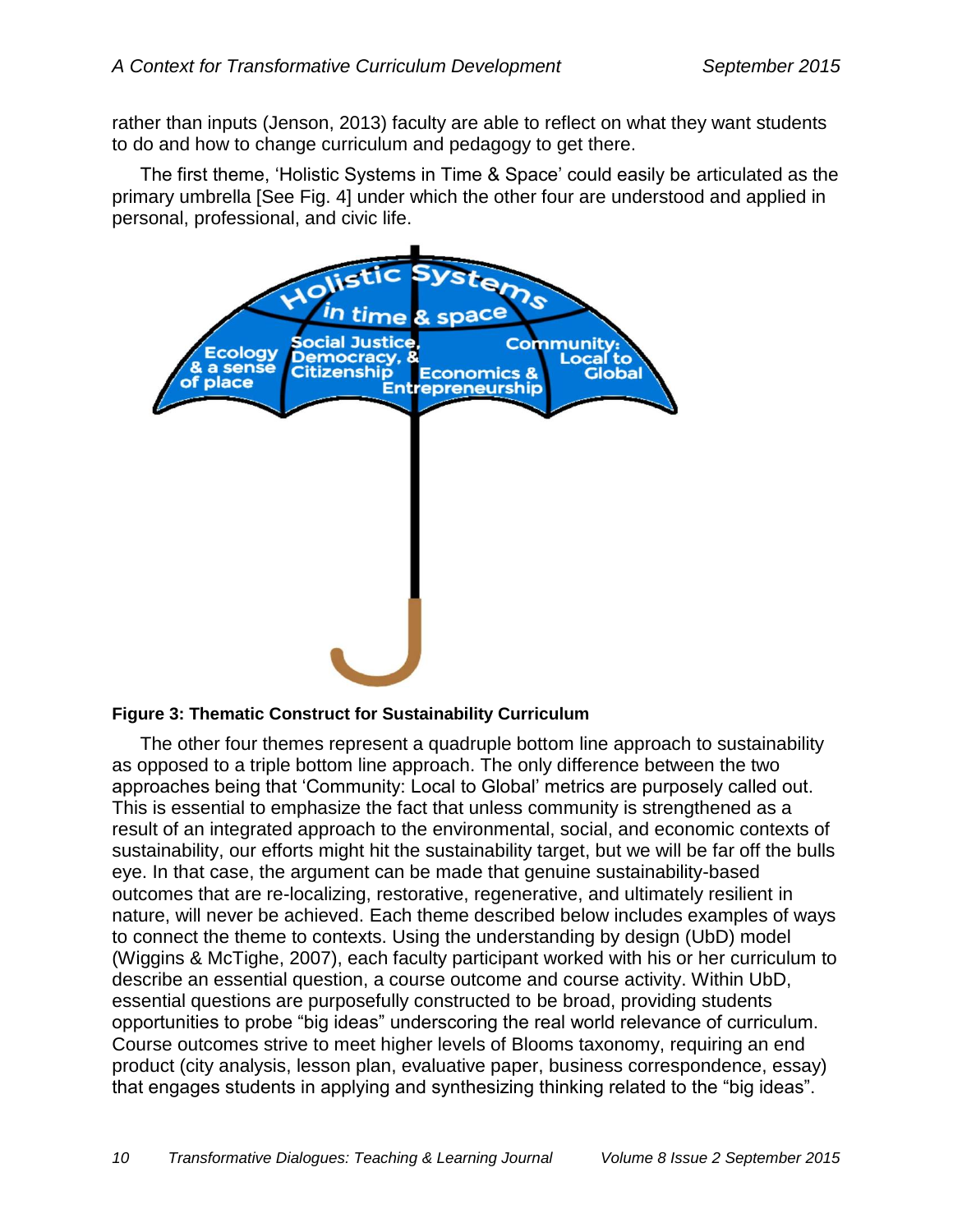## *Theme One: HOLISTIC SYSTEMS IN TIME & SPACE*

HSITS is the fundamental platform and foundation for sustainability literacy as the single most trans-disciplinary field of study in contemporary existence. It is the underpinning of integrated knowledge, understanding, and applied skill across the breadth and depth of disciplinary fields of study (i.e. natural sciences, social sciences, economics, mathematics, humanities, etc.), applied to judgment, decision-making, and action at any moment of need or opportunity in personal, professional, or civic life. In an academic setting (among students, faculty and staff, much less alumni and all other stakeholders), that moment can range from the signing of the American College and University Presidents Climate Commitment (ACUPCC) and initiation of campus climate action planning for carbon neutrality and adaptation strategies target of 2050, to choosing to ride a bicycle to class in the snow, to spontaneous acts of protest and/or civil disobedience to encourage fossil fuel divestment, to shopping at the regional food hub outlet store rather than a national chain. It is a moment-by-moment awakening and deepening of awareness and commitment to the endless struggle between freedom and responsibility in our relationship with each other and with the natural world. There is wisdom in the saying, "Freedom without responsibility is not really freedom. It is simply the desire to be irresponsible."

Examples of Context:

- Political Systems
- Economic Systems
- Natural & Ecosystems
- Social & Cultural Systems
- Human Physiology & Homeostasis
- Secular / Religious / Spiritual Systems
- Meta vs Macro vs Micro Systems
- Sustainable vs Un-Sustainable

## **ESSENTIAL QUESTIONS/ LEARNING OUTCOME EXAMPLE: HOLISTIC SYSTEMS IN TIME & SPACE**

| Geography 322                               | <b>Essential Questions</b>                                                                        | <b>Learning Outcomes</b>                                                                                                                           | <b>Course Activity</b>                                                                                                  |
|---------------------------------------------|---------------------------------------------------------------------------------------------------|----------------------------------------------------------------------------------------------------------------------------------------------------|-------------------------------------------------------------------------------------------------------------------------|
| Urban<br>Geography<br>and<br>Sustainability | How do cities provide<br>sustainable places in<br>which to live?<br>Can cities be<br>sustainable? | Identify where and<br>what practices are<br>creating sustainable<br>cities.<br>Document how<br>sustainable cities<br>currently are<br>sustainable. | Analyze an aspect of<br>a city that should be<br>more sustainable<br>and recommend<br>strategies for<br>achieving this. |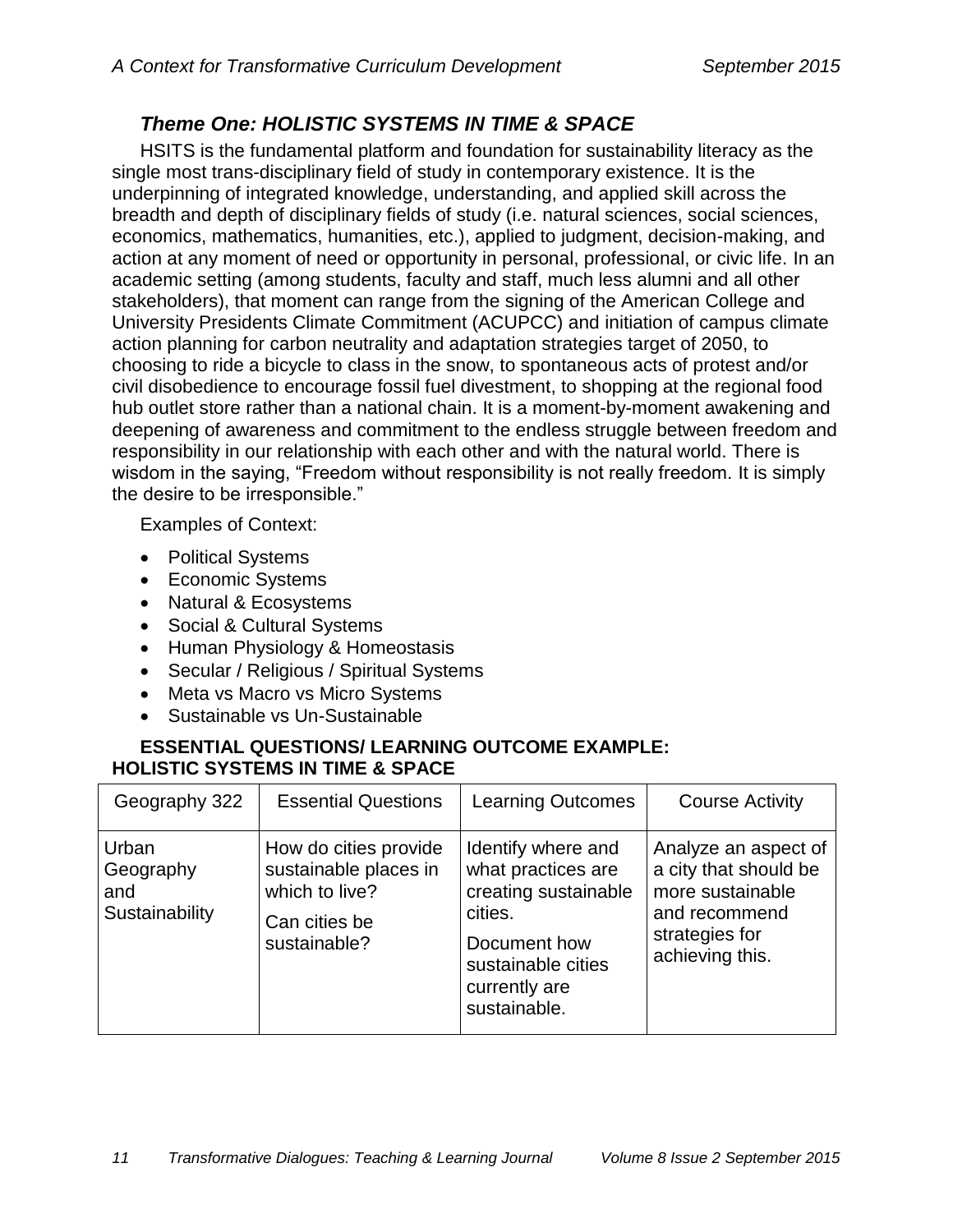## *Theme Two: ECOLOGY & A SENSE OF PLACE*

The difference between survival and quality of life is the difference between how a culture adapts to its ecology and identifies with its sense of place. Indigenous / native people have known and lived this for millennia. Theirs is a culture of adaptation and pronounced kinship to the land, while non-indigenous tend to adapt the land to satisfy aspirations the land does not naturally provide. Survival and quality of life for a culture, is ultimately dependent on its ability to live within its means. Limits, as imposed by its resident eco-systems, influences resource availability and attenuation of waste on a local, regional, and planetary scale. Ecosystem Services is the contemporary context by which this is theorized, managed, and economically valued. Environmentalist is the most common reference to those who advocate on behalf of ecology and a sense of place.

Sustainability literacy in this theme is most closely aligned with the holistic values, principles, and practices as expressed by Aldo Leopold's, A Sand County Almanac, Rachel Carson's Silent Spring, and other environmental writers, past and present, but most recently by Richard Louv in his renowned book, Last Child in the Woods. As Hensley (2011) notes, "It is the holistic quality of ecology that promotes transdisciplinary inquiry" (p. 127). Without understanding the structure and function of eco-systems as life support, and sense of place as intellectual, emotional, and spiritual grounding, the social and economic systems that do not fit will ultimately not survive. The classic conflict between systems imposed by uninformed human nature upon the bio-geochemical systems evolved over billions of years now illustrates the difference between being a part of versus apart from.

Examples of context:

- A Part Of vs Apart From Nature
- Las Vegas vs Beijing vs "My Little Town"
- Self-Sufficiency vs Mutually Dependent
- Adapting Culture to Fit the Ecology Vs Adapting Nature to Fit the Culture
- Survival vs Subsistence vs 'Quality of Life'
- From Desert to Tundra & Condensation to Ocean
- Biophilia, Biomimicry & Bioregionalism
- Local to Global

## **ESSENTIAL QUESTIONS/ LEARNING OUTCOME EXAMPLE: ECOLOGY & A SENSE OF PLACE**

| <b>TED 211</b>            | <b>Essential Questions</b>                                                                                                                      | <b>Learning Outcomes</b>                                                                                                                    | <b>Course Activity</b>                                                                                                          |
|---------------------------|-------------------------------------------------------------------------------------------------------------------------------------------------|---------------------------------------------------------------------------------------------------------------------------------------------|---------------------------------------------------------------------------------------------------------------------------------|
| Educational<br>Psychology | What is the relevance<br>of sense of place?<br>What are the<br>boundaries to<br>appropriate energy<br>and transport within a<br>sense of place? | Articulate a sense of<br>place, and the<br>boundaries for<br>appropriate energy<br>and transportation<br>systems within a<br>sense of place | Research and write<br>a lesson plan<br>integrating<br>sustainability into a<br>content area for<br>elementary aged<br>students. |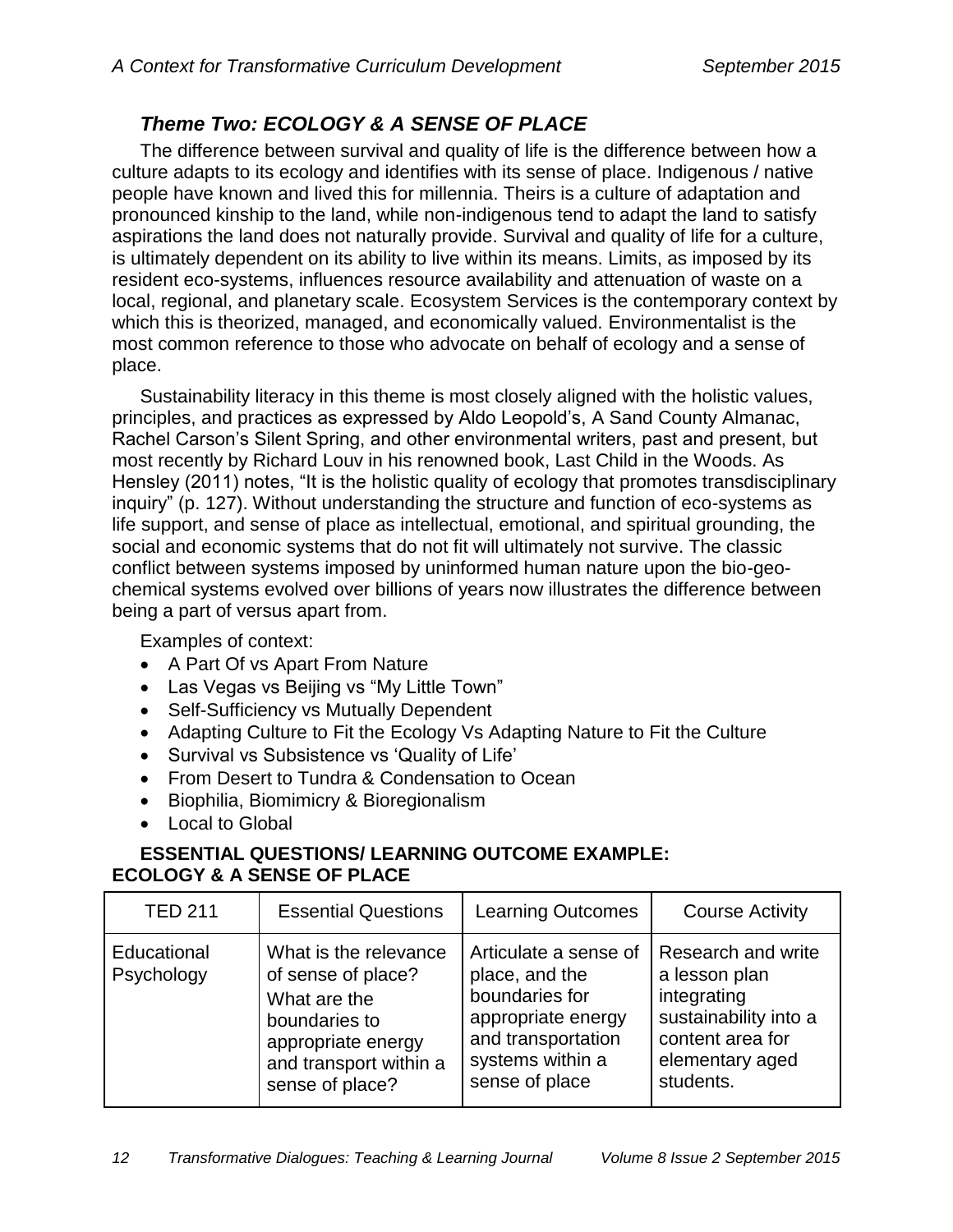## *Theme Three: SOCIAL JUSTICE, DEMOCRACY, & CITIZENSHIP*

The essence of understanding one's evolving knowledge, maturity, and active practice lies in re-imagining personal, professional, and civic life 'beyond sustainability.' This action- oriented praxis assumes a critical pedagogical stance. According to McLaren, (2007), if we seek critical pedagogy, schools "as democratic social spheres function to dignify meaningful dialogue and action and to give students the opportunity to learn the language of social responsibility. Such a language seeks to recapture the idea of democracy as a social movement grounded in a fundamental respect for individual freedom and social justice" (p. 252). Transformative sustainability curriculum provides experiences for students to walk-the-talk, truly living in community in a restorative, regenerative, and resilient manner across all contexts of economy, ecology, and culture. To understand and practice this would invite a re-negotiation for equitable distribution of resources, safety and security, and quality of life for all human beings (regardless of gender, race, ethnicity, religion, sexual orientation, ability, and socioeconomic class). This theme emphasizes that air, water, plants, animals, and the soil as 'citizens' of one's community as grounded in the Land Ethic defined by Aldo Leopold. It is this individual and collective reckoning that decisions and behavior determine the inter-generational fate of all.

Examples of context:

- Freedom vs Responsibility
- Ethics/Morality vs Human Rights vs Non-Human Rights
- Majority Rules vs Minority Rights vs Civil Disobedience
- Equality vs Equity vs Individualism
- Personal vs Professional vs Civic Life
- Liberal vs Conservative vs Libertarian
- Diversity, Tolerance and Inclusivity vs Egalitarian Culture (based on gender, race, ethnicity, religion, sexual orientation, ability, and socio-economic class)
- History of Slavery, Genocide, Discrimination, & Retribution and Reparation vs Pragmatic Realities
- Environmental Justice vs Victims of Circumstance
- Corporate Social Responsibility vs Transparency

## **ESSENTIAL QUESTION/ LEARNING OUTCOMES EXAMPLE: SOCIAL JUSTICE, DEMOCRACY, & CITIZENSHIP**

| <b>CHEM 300</b>                                         | <b>Essential Questions</b>                                                                                   | <b>Learning Outcomes</b>                                                                                                                                 | <b>Course Activity</b>                                                 |
|---------------------------------------------------------|--------------------------------------------------------------------------------------------------------------|----------------------------------------------------------------------------------------------------------------------------------------------------------|------------------------------------------------------------------------|
| Sustainable<br>Practices and<br>Environmental<br>Health | How can<br>implementing<br>sustainable practices<br>improve the health of<br>individuals and<br>communities? | Define what makes a<br>practice sustainable.<br>Evaluate how practices<br>are sustainable.<br>Analyze the health<br>impacts of sustainable<br>practices. | Substantial paper<br>that addresses all<br>three learning<br>outcomes. |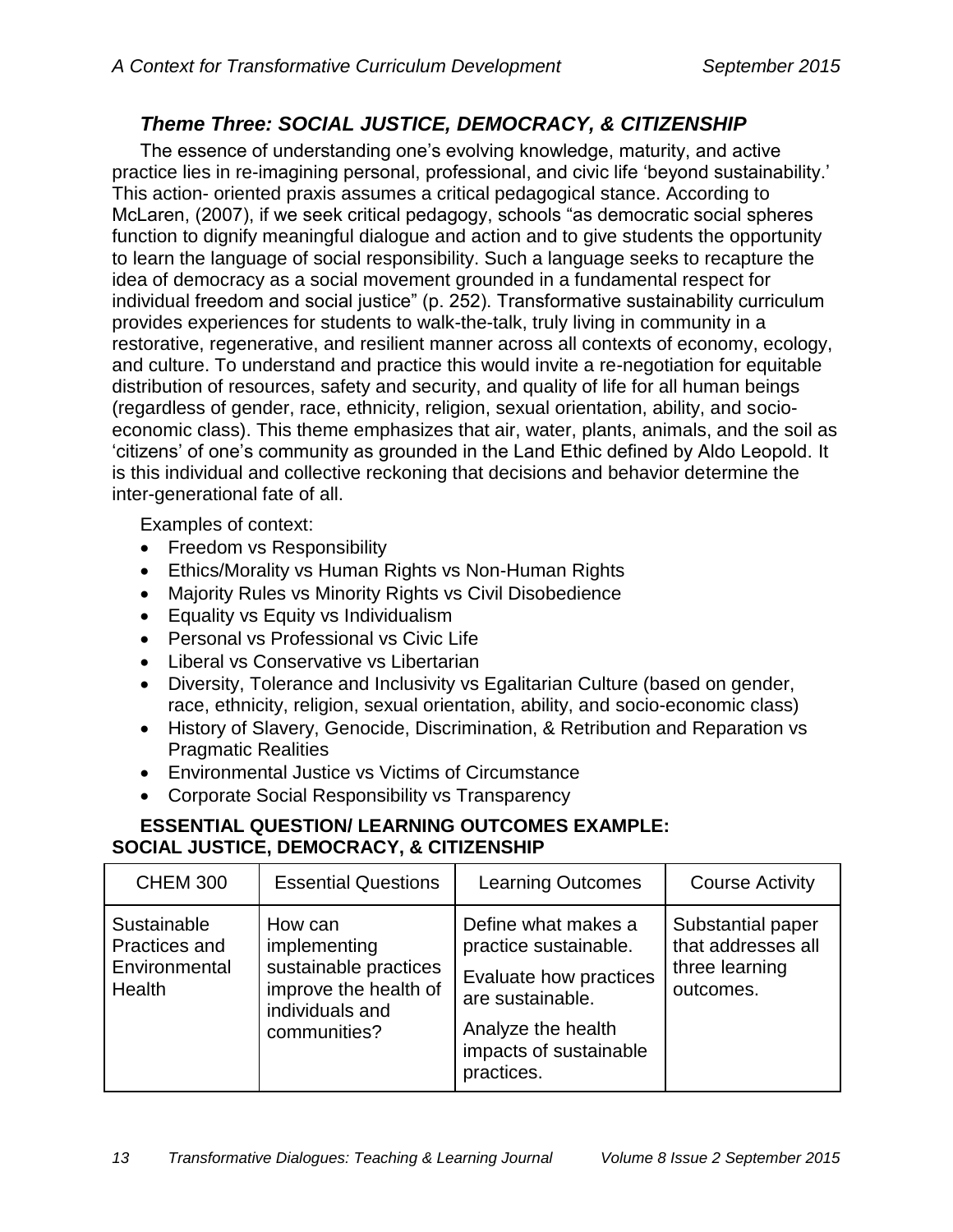## *Theme Four: ECONOMICS & ENTREPRENEURSHIP*

Economics is fundamentally the umbrella system of value by which all resources, e.g., material, energy, labor, & intelligence, are distributed among and traded between humans. The price of something is determined by supply and demand, and the profit from that trade the incentive for providing products and services desired by consumers; in other words, doing business. Entrepreneurship is the art of doing business by meeting needs and/or wants of others in uniquely efficient, and/or effective ways. Those uniquely efficient, and/or effective ways are consistent with the regenerative capacities and limits of the eco-systems from which they are sourced and waste returned. Choosing between *green* or *not green* practices is the entrepreneur's choice of Capitalism With a Conscience versus Capitalism Without a Conscience. All the costs and benefits (internal and external), of having chosen wisely, or not, affects both the community and the planet. A design-based project approach to sustainability curriculum advances entrepreneurial opportunities for students to work on real life business ventures. Using a pragmatic approach Barlow (2013), students' strategies can be grounded in fiscal realities as their work on campus and in the community brings about positive change based upon real world problems.

Examples of context:

- Capitalism with vs Capitalism without a Conscience
- Internalized vs Externalized vs Ecosystem Services
- Climate Catastrophe vs Opportunity of the Century
- Corporate vs Consumer vs Government
- Subsidized vs Green vs Free-Market
- Status Quo vs Incremental vs Disruptive
- Payback vs Return on Investment vs Total Cost Accounting
- Embedded vs Performance-Based Energy & Carbon
- Leaving the World a Better Place for the Next Generation

### **ESSENTIAL QUESTION/ LEARNING OUTCOMES EXAMPLE: ECONOMICS & ENTREPRENEURSHIP**

| English 266             | <b>Essential Questions</b>                                                                                      | <b>Learning Outcomes</b>                                                                            | <b>Course Activity</b>                                                                                                                                                                                                       |
|-------------------------|-----------------------------------------------------------------------------------------------------------------|-----------------------------------------------------------------------------------------------------|------------------------------------------------------------------------------------------------------------------------------------------------------------------------------------------------------------------------------|
| <b>Business Writing</b> | How can<br>sustainability<br>practices improve<br>business on<br>economic,<br>ecological, and<br>social levels? | Define sustainability<br>in business as<br>increasing both<br>stakeholder and<br>shareholder values | Sustainability problems<br>and practices explored<br>through business<br>correspondence<br>assignments,<br>employment writing<br>and research on<br>"green jobs," blogging<br>and analytical business<br>proposals & reports |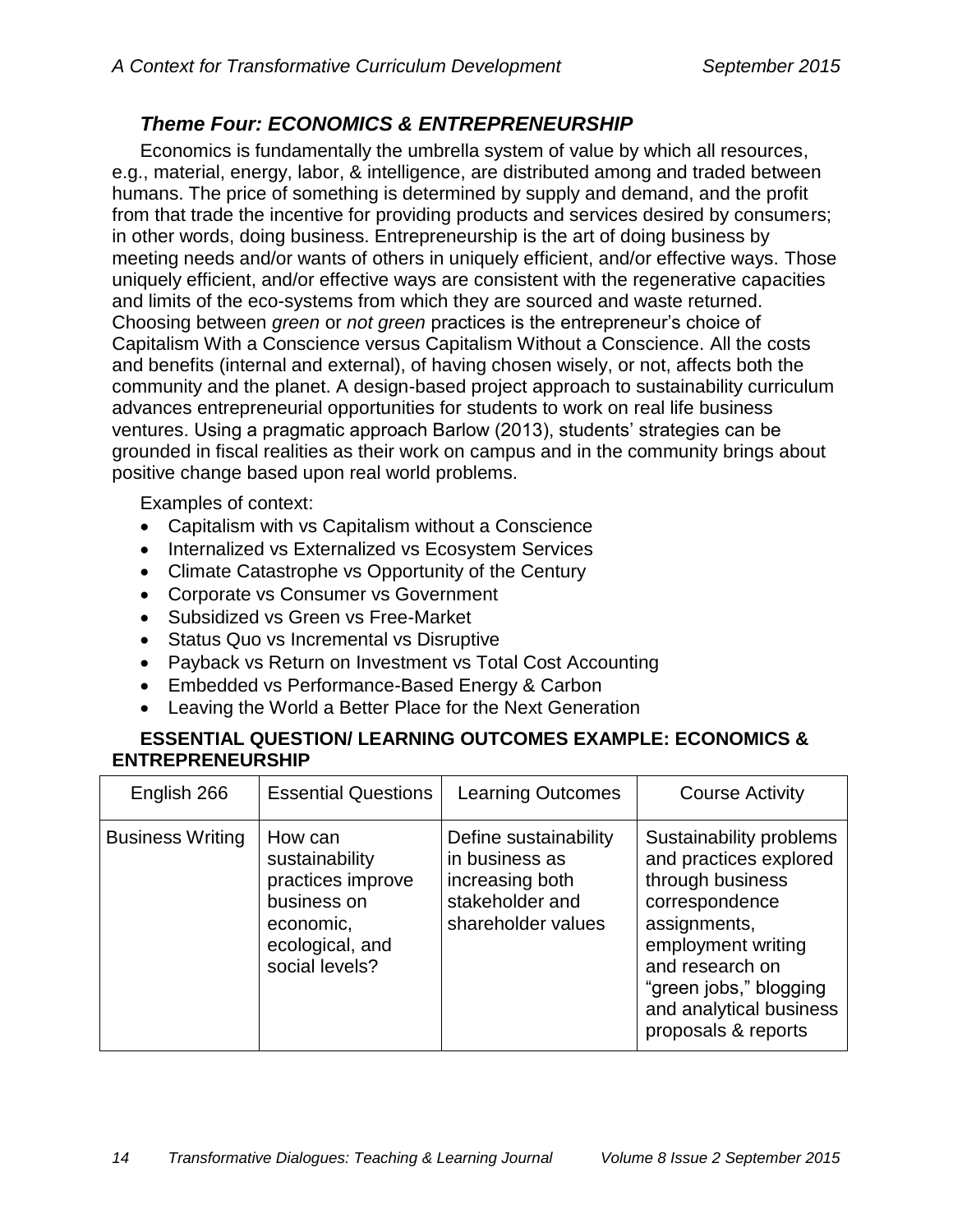## *Theme Five: COMMUNITY: LOCAL TO GLOBAL*

Community is the holistic system in which culture expresses and manages itself in time and space; how it holistically fits its economic social systems and ecosystem, successfully or unsuccessfully across multiple generations. Community is often expressed in scale of local, as in village, town, city, or broader in terms of regional, national, international, and even planetary community. It is the expression by which humans interpret a sense of familiarity, safety, belonging, and all other human contexts by which one attributes and lives out positive attributes, such as in Maslow's Hierarchy.

Survival and quality of life over the long haul is dependent upon how a culture includes soil, water, air, plants, and animals as citizens within their definition of life in the community. Fundamentally, a community is sustainable only to the degree to which it is locally self-sufficient in energy, food, water, shelter, clothing, transportation, health care, education, safety/security, employment, and commerce scaled to the equitable needs of all its citizens and within the carrying capacity of native ecosystems over multiple (7) generations.

Examples of context:

- Village, City, Township, County State, National, and International
- Critical Metrics of Collective Norms (quadruple bottom line or 4XBL)
- Pacifists vs Police vs National Guard vs Militias
- Melting Pot vs Tossed Salad Vs Tolerance
- National Sovereignty vs UN Agenda 21
- Tribal / First Nation Sovereignty vs Non-Tribal
- Relevance of Think Global: Act Local

### **ESSENTIAL QUESTION/ LEARNING OUTCOME EXAMPLE: COMMUNITY: LOCAL TO GLOBAL**

| English 200                                         | <b>Essential Questions</b>                                                                                                                                                  | <b>Learning Outcomes</b>                                                                                      | <b>Course Activity</b>                                                                                                                                                                                    |
|-----------------------------------------------------|-----------------------------------------------------------------------------------------------------------------------------------------------------------------------------|---------------------------------------------------------------------------------------------------------------|-----------------------------------------------------------------------------------------------------------------------------------------------------------------------------------------------------------|
| Reading and<br>Writing in the<br><b>Disciplines</b> | How can the<br>essentials of<br>effective<br>argumentation and<br>research writing be<br>used to examine<br>contemporary<br>issues and debates<br>around<br>sustainability? | Define sustainability<br>as the nexus of<br>economic and<br>ecological health<br>rooted in social<br>justice. | Essays cultivating skills<br>of summary & analysis<br>(tar sands oil<br>production/pipeline),<br>rebuttal ("fracking"),<br>research (climate<br>change), and visual<br>argumentation<br>(geoengineering). |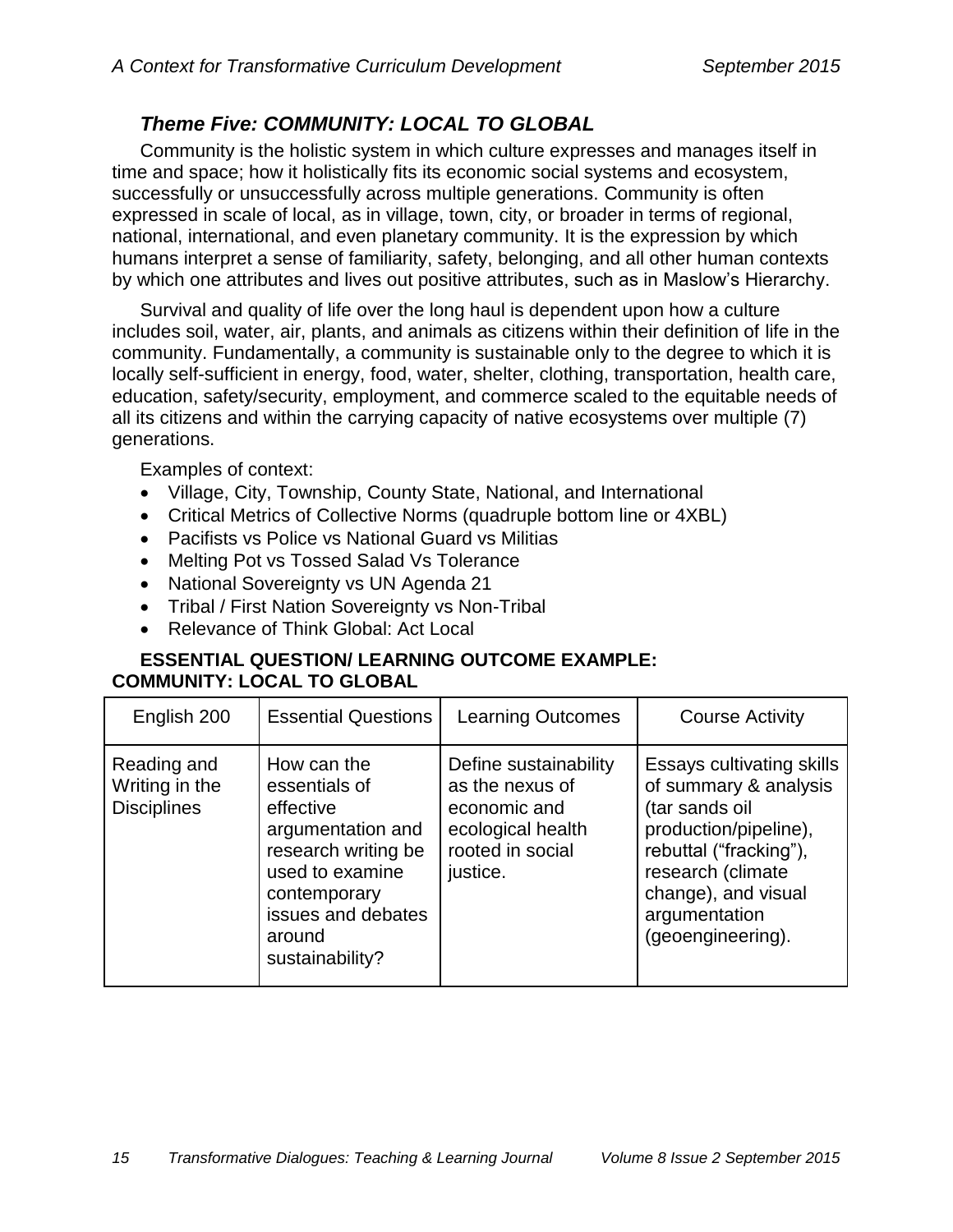## **Concluding Thoughts**

 $\overline{a}$ 

Our understanding of sustainability curriculum has evolved from merely seeking to include issues and concepts of sustainability in curriculum, to a transformative learning model (Mezirow, 2000, 2009) embedding rich place-based experiences within courses, to purposefully trouble assumptions, change or transform values, beliefs and behavior through action to enact positive change. In new or revised sustainability based courses, students experience dissonance as they confront previous assumptions counter to new learning. Our hope is that through thoughtful experiences and critical reflection, students will be moved to action within the course and beyond. Though there are many models of sustainability curricular change in higher education, a holistic model, threading sustainability across the undergraduate curriculum has the largest impact, reaching the greatest breadth of students both on campus and in the community. It also clearly sends the message that sustainability touches everything and therefore should be embedded in and across every discipline.

Perhaps one of the most important foundational considerations in launching sustainability curricular initiatives in higher education, is having supportive administrators and leaders. Leadership exists at many levels within higher education and can guide sustainability curricular change in different ways. Recognizing sustainability as an important thread in higher education lays the groundwork for leadership, especially when grounded within the strategic plan. This can be foundational for faculty to access fiscal resources to fund an annual two-day curriculum workshop, in addition to providing a forum for presenting sustainability research locally and nationally.

Using a themes-based construct, our sustainability curriculum flourished using the annual AASHE sustainability across the curriculum workshop model. Furthermore the Sustainability Learning Outcomes Project used the themes to guide course goals and align objectives with an eye toward a transdisciplinary view of curriculum. From the genesis of our project in 2011, when two faculty members attended the AASHE Sustainability Curriculum Leadership Workshop<sup>1</sup>, we have grown our curricular fellowship and, have fostered curricular change within each college: Arts and Sciences; Education and Professional Studies; Business and Economics; and Agriculture, Food, and Environmental Sciences; with infused courses available in Accounting, Agricultural Engineering, Art, Biology, Chemistry, Communication Studies, Composition, Crop Science, Digital Film and Television, Early Childhood Education, Economics, Elementary Education, English Literature, Environmental Science, Geography, Geology, Graphic Design, Health and Human Performance, Humanities, Professional Writing, Secondary Education, Soil Science, TESOL (Teachers of English to Speakers of Other Languages), Theatre Arts, Music and Physics.

Sustainability curriculum requires vision, purposeful design and action. Dialogue as a way to connect concepts of self, community and the urgency of current choices related to sustainability, is a place to begin understanding that we are a critical part of the transformative curriculum we write. Despite mental models that interfere with

 $<sup>1</sup>$  We gratefully acknowledge faculty participation at the AASHE workshop and our own campus</sup> sustainability curriculum integration project has been made possible by generous support from the St. Croix Institute for Sustainable Community Development and the Office of the Provost.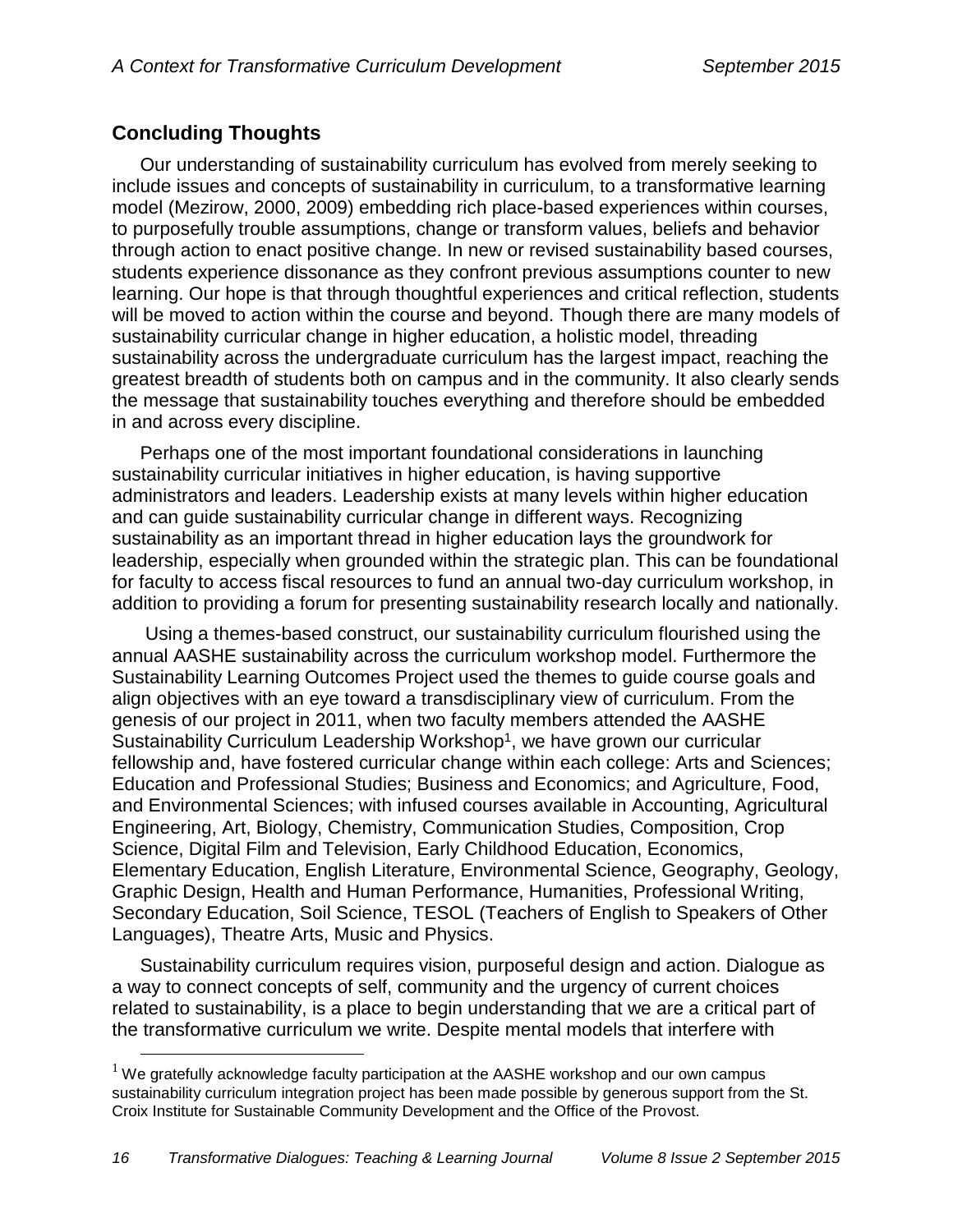sustainable choices, sustainability curriculum can highlight the interconnectedness of the universe, as depicted in Bandura's (1978) three circles of reciprocal determinism. Students can reach what Bandura calls self-efficacy (1986) through curriculum that calls for engagement, interacting with information, observing, modeling, ultimately perpetuate and refine sustainability practices. The professional development offered in the workshop includes faculty engagement in group systems exercises, stimulating reflection into why pieces are not enough, and how it is that through complex systems thinking and interrelationships that understanding of sustainability grows. Challenging educators to think about ways to create curriculum that actively engages students with place is a conduit for creative place-making, emphasizing the importance of ecological and social knowledge, experiences, social relationships and identity. More importantly, as indicated in transformative learning theory (Mezirow, 1997) curriculum can shift perspectives and prompt action by immersing students in real world experiences, providing opportunities to problematize assumptions about sustainability practices, engaging in meaningful dialogue, and acting upon new learning.

Now in its fifth year, our challenge is to keep the project's momentum going.

Since the *Kinnickinnic Project's* inception, we have experienced faculty turnover. Some have retired, some have reassigned positions within the university, and some have taken positions elsewhere. Regardless of the reason, we have new faculty who may not be aware of the productive curriculum building thus far. In a politically polarizing climate, which has particularly affected our state negatively in terms of budget, it is seemingly more difficult to enlist faculty to take on "one more thing" such as the concept of integrating sustainability into curriculum. However, this "thing" is tantamount to our very survival. Although faculty are burdened and asked to do more and more with less, the creative task of transforming curriculum, as witnessed in the *Kinnickinnic Project*, revives a sense of autonomy in faculty as change agents. As Ikerd (2010) wisely noted, "Transformational change never comes from those in positions of economic or political power, or from intellectuals subordinate to the powerful...Change always comes from common people when they sense the need for fundamental change in their everyday lives".

Though difficult work, scaffolding understanding throughout the undergraduate curriculum through sustainability infused courses as supported by a themes based construct is a place to begin the complex work inherent in transformative sustainability curriculum. Thematic threads weave in and across disciplines, mirroring the "diverse sectors of society and differing loci of knowledge creation and use" (Evans, 2012, p. 231). Each of the five themes we have described (holistic systems in time and space; ecology and sense of place; social justice, democracy and citizenship; economics and entrepreneurship; and community: local to global) position faculty in the transdisciplinary conversation, as they transform curriculum from a knowledge based learning paradigm, to one that promotes action based on knowledge. Through curriculum and pedagogy, we can be instrumental in being the change we wish to see in the world.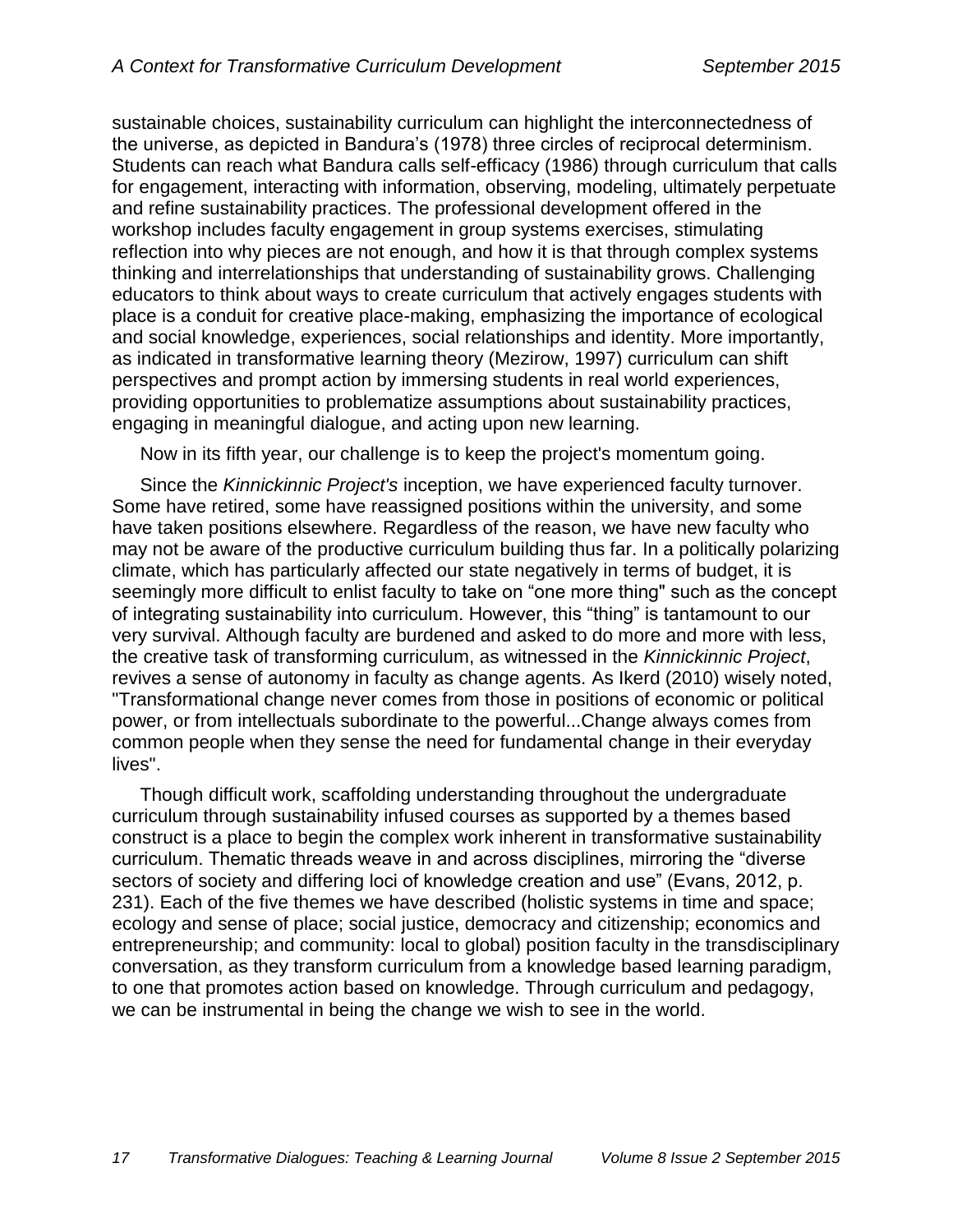## *References*

- Bandura, A. (1978). The self esteem in reciprocal determinism. *American Psychologist*, 33, 344-358.
- Bandura, A. (1986). *Social foundations of thought and action*. Engelwood Cliffs, NJ: Prentice Hall.
- Bartlett, P. F., & Chase, G.W. (2004). *Sustainability on campus: stories and strategies for change*. Cambridge, MA: MIT Press.
- Barlow, L. K. (2013). Exploring sustainability through on-campus consulting. In W. Peterson Boring, & W. Forbes, (Eds.). (2013). *Teaching sustainability: Perspectives from the humanities and social sciences*. (234-241). Nacogdoches, TX: Stephen F. Austin University Press.
- Chase, C.; Biggs, L.; McGregor, J.; Spielman, K.; Throop, W.; Vanasupa, L.; & Wacholz, S. (2008). Roundtable: Integrating sustainability into the higher education curriculum. *Sustainability: The Journal of Record*. 1(6). 364-368.
- Buszard, D. & Kolb, J. (2011). Institutional Innovation To Deliver Post-Secondary Education For Sustainability. *Sustainability: The Journal of Record.* 4 (2), 80-84.
- Clarke, P. (2012). *Education for sustainability: Becoming naturally smart*. New York: Routledge.
- Cortese, A. D. (2003). The critical role of higher education in creating a sustainable future. *Planning for Higher Education*. 31 (3), March-May 2003, 15-22.
- Evans, T. L. (2012). *Occupy education: Living and learning sustainability*. New York: Peter Lang.
- Freire, P. (1973). Education for Critical Consciousness. New York: The Seabury Press. Fang, Clara, Changxin. (2013). Beyond Sustainability: Communicating a New
- Environmental Movement. *Sustainability, The Journal of Record*. 6 (4), 186-187. Farrell, J. J. (2010). *The nature of college: How a new understanding of campus life can*
- *change the world*. Minneapolis, MN: Milkweed Editions.
- Gould, J. (2013). Shifting the metaphor: designing 21st century curriculum based on the principles of living systems and sustainability. In W. Peterson Boring & W. Forbes. (Eds.). *Teaching sustainability: Perspectives From the humanities and social sciences*. (pp. 88- 103). Nagodoches, TX: Stephen F. Austin University Press.
- Hamilton, A. L. & Spalding, H.E. (2012). Students designing sustainability literacy and systemic change agent leadership curricula: An interconnected web approach at Portland State University. *Sustainability: The Journal of Record*. 5 (1), 23-29.
- Hensley, N. (2011). *Curriculum studies gone wild: Bioregional education and the scholarship of sustainability*. New York: Peter Lang.
- Horhota, M; Stratton, J.; Halfacre, A. & Asman, J. (2011). Engaging incoming first-year students: Lessons learned from a sustainability orientation session. *Sustainability: The Journal of Record*. 4 (1), 26-32.
- Ikerd, J. (2010, February). Food, Friends and Faith; Cornerstones of Sustainability. Paper presented at the Galileo Legacy Conference, Missouri Western University, St. Joseph, MO.
- Jenson, J. (2013). "Learning outcomes for sustainability in the humanities". In W. Peterson Boring, & W. Forbes, (Eds.). (2013). (23-37). *Teaching sustainability: Perspectives from the humanities and social sciences*. Nacogdoches, TX: Stephen F. Austin University Press.
- Jiji. L. M. & Smith, G. A. (2011). Sustainability in the city: CCNY's new M.S. program. *Sustainability: The Journal of Record*. 4 (2), 66-70.